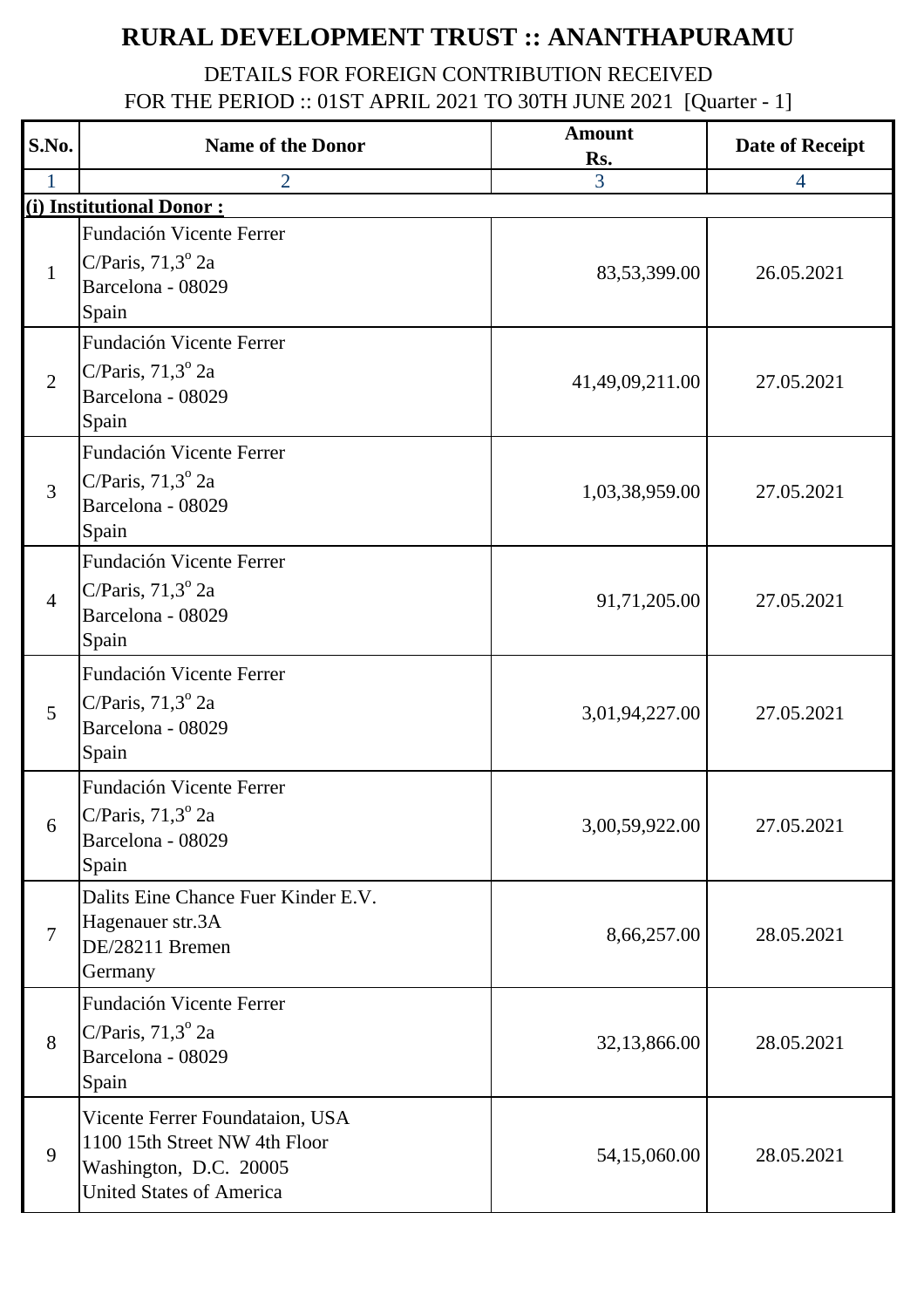| S.No.                   | <b>Name of the Donor</b>                                                                                                              | <b>Amount</b><br>Rs. | Date of Receipt |  |  |
|-------------------------|---------------------------------------------------------------------------------------------------------------------------------------|----------------------|-----------------|--|--|
| $\mathbf{1}$            | $\overline{2}$                                                                                                                        | 3                    | $\overline{4}$  |  |  |
| 10                      | Friends of Rural Development Trust -UK<br>Ashramam<br>77 Ecton Avenue<br>Macclessfield<br>Cheshire SK10 I RA<br><b>United Kingdom</b> | 9,11,025.92          | 31.05.2021      |  |  |
| 11                      | Vicente Ferrer Foundataion, USA<br>1100 15th Street NW 4th Floor<br>Washington, D.C. 20005<br><b>United States of America</b>         | 41,04,689.00         | 01.06.2021      |  |  |
| 12                      | Vicente Ferrer Stiftung<br>Kleine PrasidentenstraBe<br>10178, Berlin<br>Germany                                                       | 89,50,532.00         | 04.06.2021      |  |  |
| 13                      | Dalits Eine Chance Fuer Kinder E.V.<br>Hagenauer str.3A<br>DE/28211 Bremen<br>Germany                                                 | 10,49,570.00         | 15.06.2021      |  |  |
| 14                      | Fundación Vicente Ferrer<br>C/Paris, $71,3^{\circ}$ 2a<br>Barcelona - 08029<br>Spain                                                  | 17,71,08,270.00      | 16.06.2021      |  |  |
| 15                      | Fundación Vicente Ferrer<br>C/Paris, $71,3^{\circ}$ 2a<br>Barcelona - 08029<br>Spain                                                  | 46,82,139.00         | 17.06.2021      |  |  |
| 16                      | Fundación Vicente Ferrer<br>C/Paris, $71,3^{\circ}$ 2a<br>Barcelona - 08029<br>Spain                                                  | 3,26,90,480.00       | 21.06.2021      |  |  |
| 17                      | Fundación Vicente Ferrer<br>C/Paris, $71,3^{\circ}$ 2a<br>Barcelona - 08029<br>Spain                                                  | 1,66,11,281.00       | 21.06.2021      |  |  |
|                         | (i) INSTITUTIONAL DONORS SUB TOTAL : Rs.                                                                                              | 75,86,30,092.92      |                 |  |  |
| (ii) Individual Donors: |                                                                                                                                       |                      |                 |  |  |
| $\mathbf{1}$            | Chinnasane Damodar Reddy<br>19 Country Side Drive<br>Sudbury, Ontario<br>Canada                                                       | 15,000.00            | 17.05.2021      |  |  |
|                         | (ii) INDIVIDUAL DONORS SUB TOTAL : Rs.                                                                                                | 15,000.00            |                 |  |  |